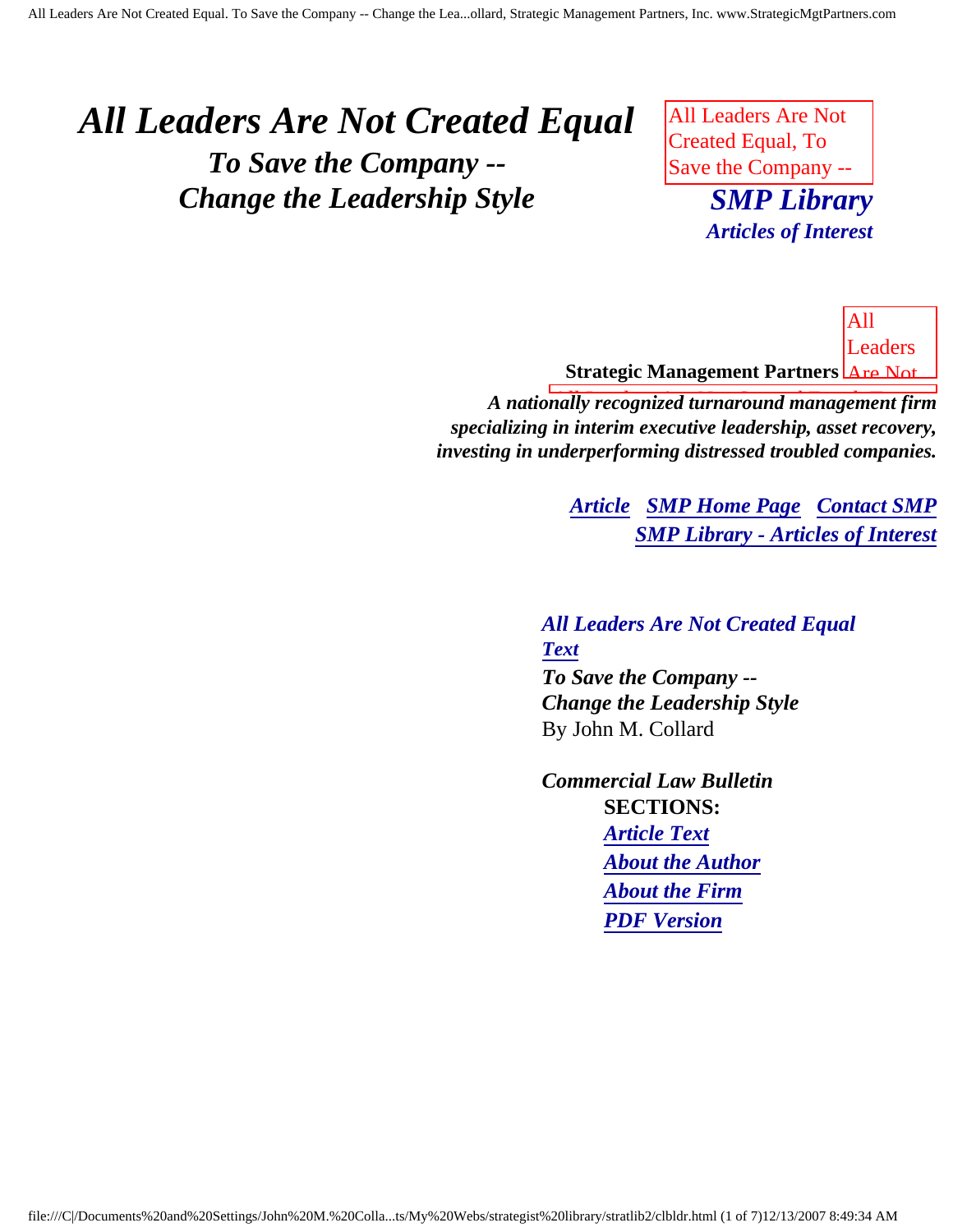All Leaders Are Not Created Equal, To Save the Company -- Change the Leadership Style by John M. Collard, Strategic Management Partners, Inc., published by Commercial Law Bulletin

All Leaders Are Not Created Equal, To Save the Company -- Change the Leadership Style by John M. Collard, Strategic Management Partners, Inc., published by Commercial Law Bulletin

### <span id="page-1-0"></span>**All Leaders Are Not Created Equal**

#### **To Save the Company - Change the Leadership Style**

By John M. Collard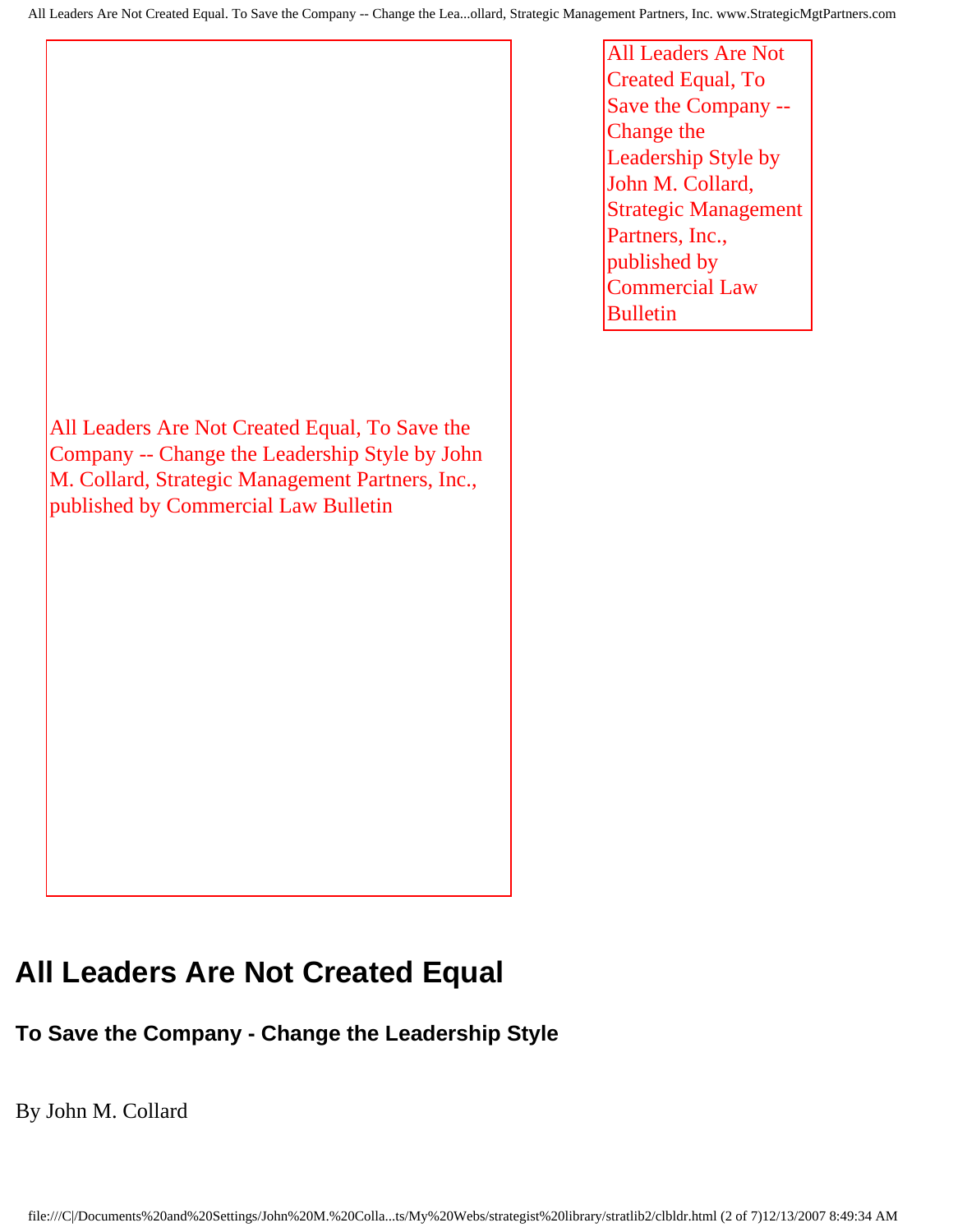All Leaders Are Not Created Equal. To Save the Company -- Change the Lea...ollard, Strategic Management Partners, Inc. www.StrategicMgtPartners.com

Who can handle the crisis management role? This is a predicament. Clear thinking must prevail and a special set of skills must be applied.

If there is a qualified leader within the company, then delegate the job of turnaround to that person - and provide proper support. If there is not a qualified leader in the company, and there usually isn't, don't hesitate to go outside to locate a professional at this type of work.

But what guides the decision?

Let's put this leadership role into proper perspective. Leadership requirements differ between those for healthy, growing companies and for those in a troubled situation. The CEO that managed the company while it got into trouble probably doesn't have the skills to doctor it back to health. Compare the differences in our chart.

#### **Contrasting Leadership Styles**

| <b>Skill</b>     | <b>Stable, Healthy or</b><br><b>Growth Scenario</b> | <b>Troubled or Turnaround</b><br><b>Situation</b> |
|------------------|-----------------------------------------------------|---------------------------------------------------|
| <b>Focus</b>     | <b>On Objectives</b>                                | Survival, action,<br>problem-solving              |
| Decision making  | <b>Deliberate</b>                                   | Decisive, Immediate                               |
| <b>Authority</b> | Delegate                                            | <b>Direct Involvement</b>                         |
| People           | Develop                                             | <b>Recruit talent</b><br>Communications           |
| Respected for:   | <b>Management reputation</b>                        | <b>Financial credibility</b>                      |
| Known for:       | Consistency                                         | Ability to shift gears                            |

Differences in style are a key to success, in either situation. In the stable or growth scenario, team building and coaching are buzzwords. But in the initial crisis and subsequent turnaround situation, time is an enemy. Decisive action is required.

The focus is dramatically different. This is one reason why the troubled environment is so foreign to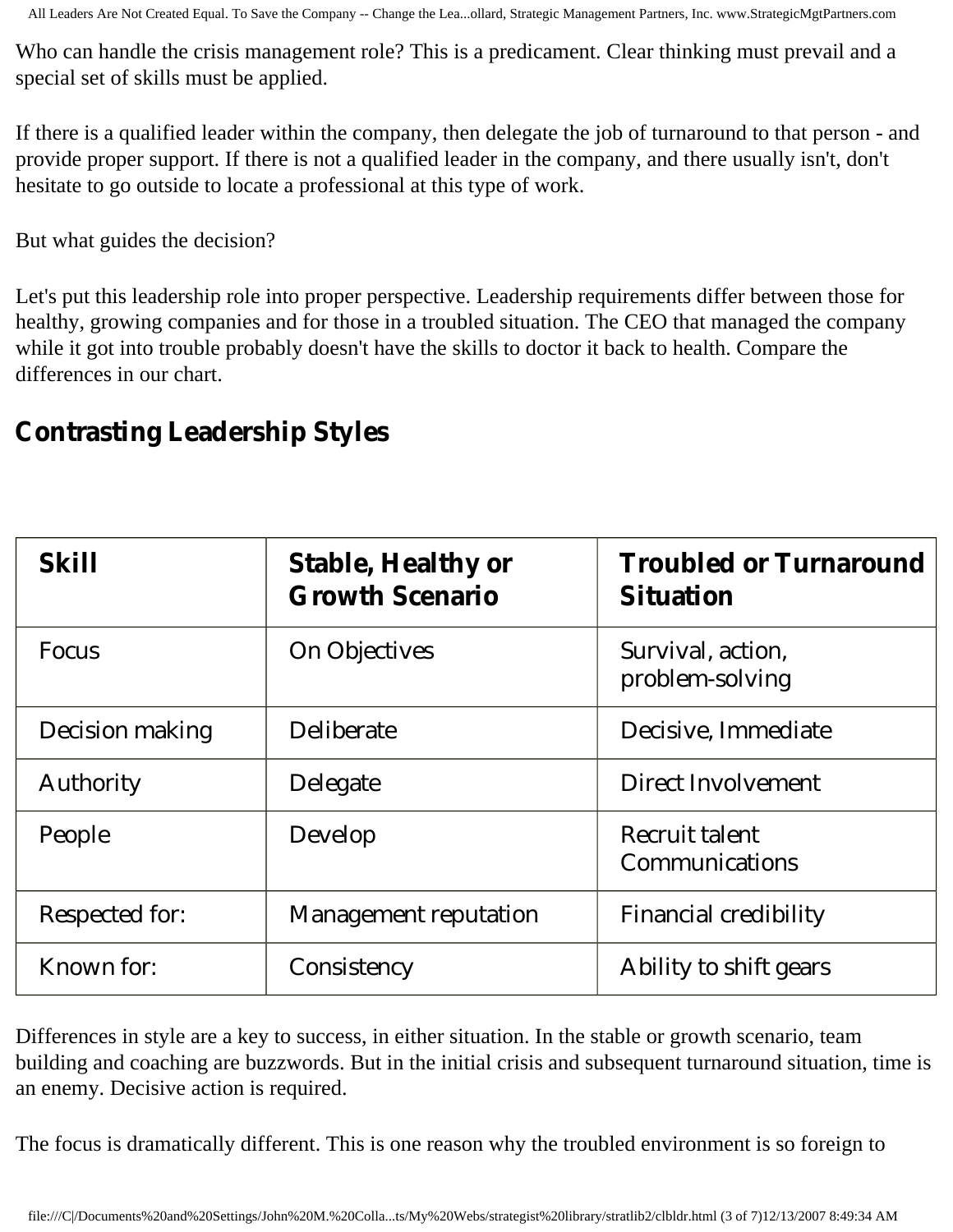All Leaders Are Not Created Equal. To Save the Company -- Change the Lea...ollard, Strategic Management Partners, Inc. www.StrategicMgtPartners.com

many managers, and hence, the difficulty finding qualified talent from within the company. The stable environment allows for mistakes and longer lead cycles to achieve goals. Troubled companies have primarily one goal - to survive and get well. If the symptoms persist with no cure, the patient can die.

Just as with a critical patient, the immediate focus at a troubled company should be on action - make something happen. The first goal in an absolute crisis is to stabilize and buy time. After calming the waters, take a reading on where things stand - which is normally still. Look for changes in ratios and trends to determine what is, or more importantly, what is not going on in the business.

Following this diagnostic stage, the transition can begin towards a turnaround. Most importantly, the leader needs to get things moving again. Movement must occur in two areas - On the Volume In (revenue/sales) side, look at where and how revenue is generated. Is it from existing customers and contracts or new business? Most importantly, keep it coming in. On the Volume Out (throughput/ production) side, look at getting the product or service 'out the door'. How else can you bill for it?

Companies often get into trouble because management procrastinates when it comes to making decisions. If the decision is to be made by default, it is akin to making no decision at all. Much of that early, and overall, survival also depends upon being immediate - upon making decisions in a timely manner. Even a wrong decision means movement and direction. If a decision turns out to be wrong, change it, but keep things moving.

Time is also an important dimension when it comes to authority. In a stable company, there is time to delegate and nurture the growth of the management team; time to work on long term issues and projects. In the troubled situation delegating takes on a different role. Managers must be held accountable not only for performance, but for timely results.

In a troubled situation, the decision maker must get directly involved. It is hard to worry about the longterm future when there may not be one. The leader is pressed closer to the immediacy of day-to-day operations. If you want action, request a decision . . . or make one.

In a stable situation there is time to develop talent. But when in trouble, you must exploit the talents of those employees that remain who can perform and bring them to new levels, then recruit talent that is lacking. It means building permanent management teams that can bring the company back to health - and add value to the company.

Communication is critical - with everyone who has a stake in the company's success. Talk to employees, but more importantly; listen to what they have to say. Be assured, they know when and where problems exist.

What message are you sending? Remember, what is not said is often more destructive than what is. Unnatural actions or behavior, such as 'closed door meetings,' will most certainly set off the rumor mill. People need to know or they are left to their own imaginations - and that is always worse.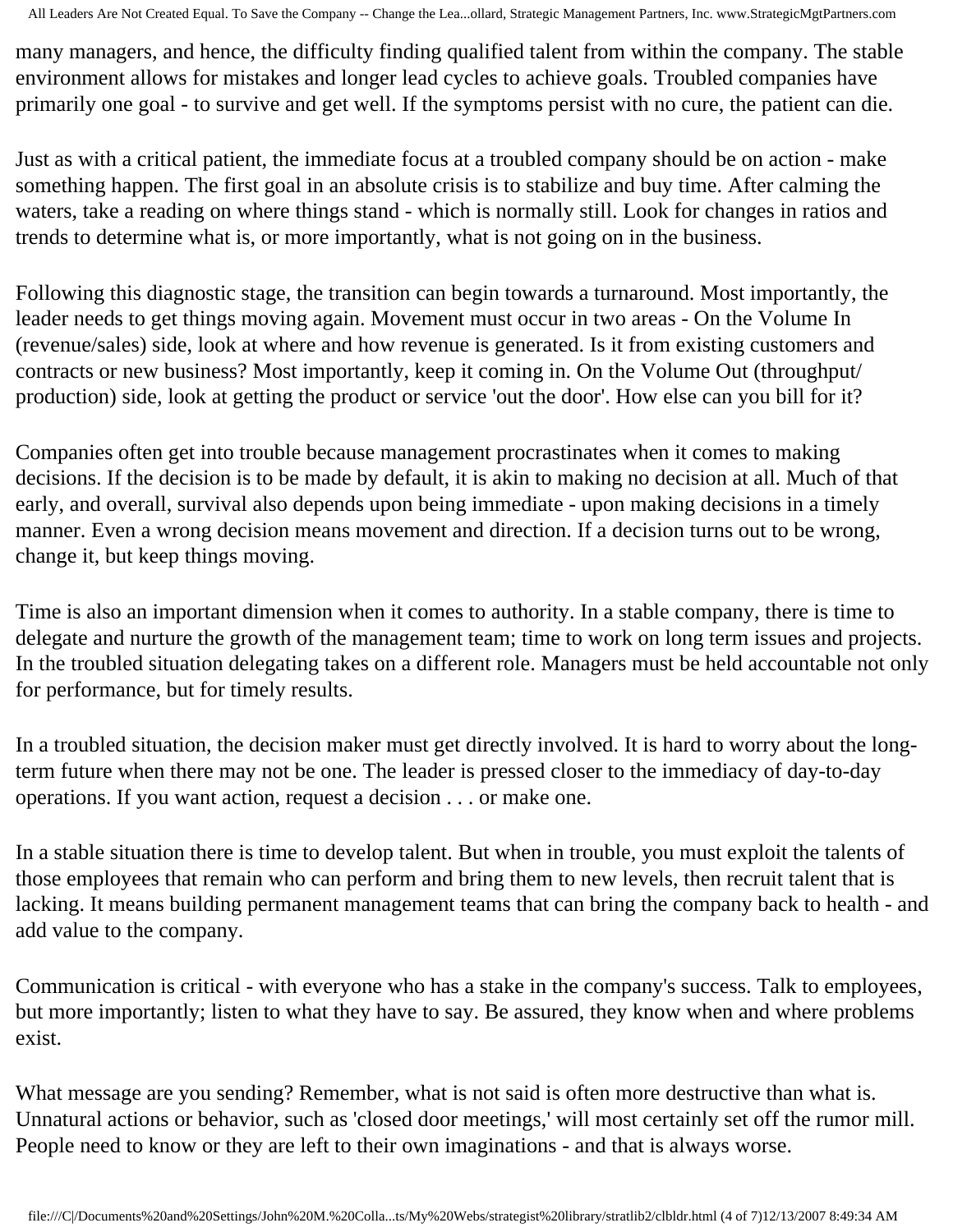Equally important, level with people - then get the stay versus go decision. To address the issues in a forthright manner is no guarantee that you will keep everyone, or that everyone will believe what has been said. But to not communicate what is going on is a lack of leadership; so don't be surprised when employees don't do what you want them to.

Turnaround leaders didn't start out as such - they were often managers that worked their way up the corporate ladder through hard work and (hopefully) fair play to build a solid management reputation. They have also developed a set of skills to handle problem solving, getting results with minimal resources, (tight) cash flow management, negotiating and dealing with bankers, investors and creditors. The stakeholders will usually work with a turnaround leader - if he or she is credible.

A key initial element to a successful turnaround is to establish a good relationship with your bank. Capital is always required in tough times, while its nice to have in good times as well. If the leaders who were in power while the company's position was allowed to deteriorate are still there, why should the lender believe that they would now be instrumental in correcting the situation? With all the suspicion that can surround a troubled company, it is important that trust is re established with the bank. Credibility with the lender(s) is mandatory to success - and most likely to keeping that cash flow at the bank. And with the bank holding the trump card, the institution must feel comfortable working with the turnaround leader. It means laying everything out on the table to keep the situation honest - and honoring commitments made to the lender.

Where consistency is important in a stable environment the name of the game in a turnaround situation is uncertainty. You can absolutely, positively count on surprises. "When it rains, it pours" may be clich, d, but when applied to a troubled company, one can be sure that 'Murphy is shaking the clouds.'

The ability to deal with change at a rapid pace is essential. This is why a seasoned practitioner can be the answer to a successful turnaround plan. The existing leadership is often 'out of its element' as it enters this untrodden ground of trouble. And when people haven't had to manage in this environment before, the odds are that they will at the very least, have a difficult time.

One alternative is to work with consultants. They can't be leaders because they can't make decisions for the company. They can make recommendations, but often to the same leader(s) who failed to make a decision in the first place.

The turnaround practitioner, by contrast, is a hands-on decision maker who actually takes control of the company - often as CEO - for a period of time. He is in control of the company's destiny. He must know how to be decisive, know how to isolate the problems and find solutions. A good practitioner has three goals; 1) get control, stabilize the situation, jump-start the turnaround, 2) develop a sound plan, and 3) hire their permanent replacement.

Affecting a turnaround takes an array of skills. When in crisis there is no time for a warm up. Just as with that patient in intensive care, the longer a company is on the critical list, the harder it is to nurse it back to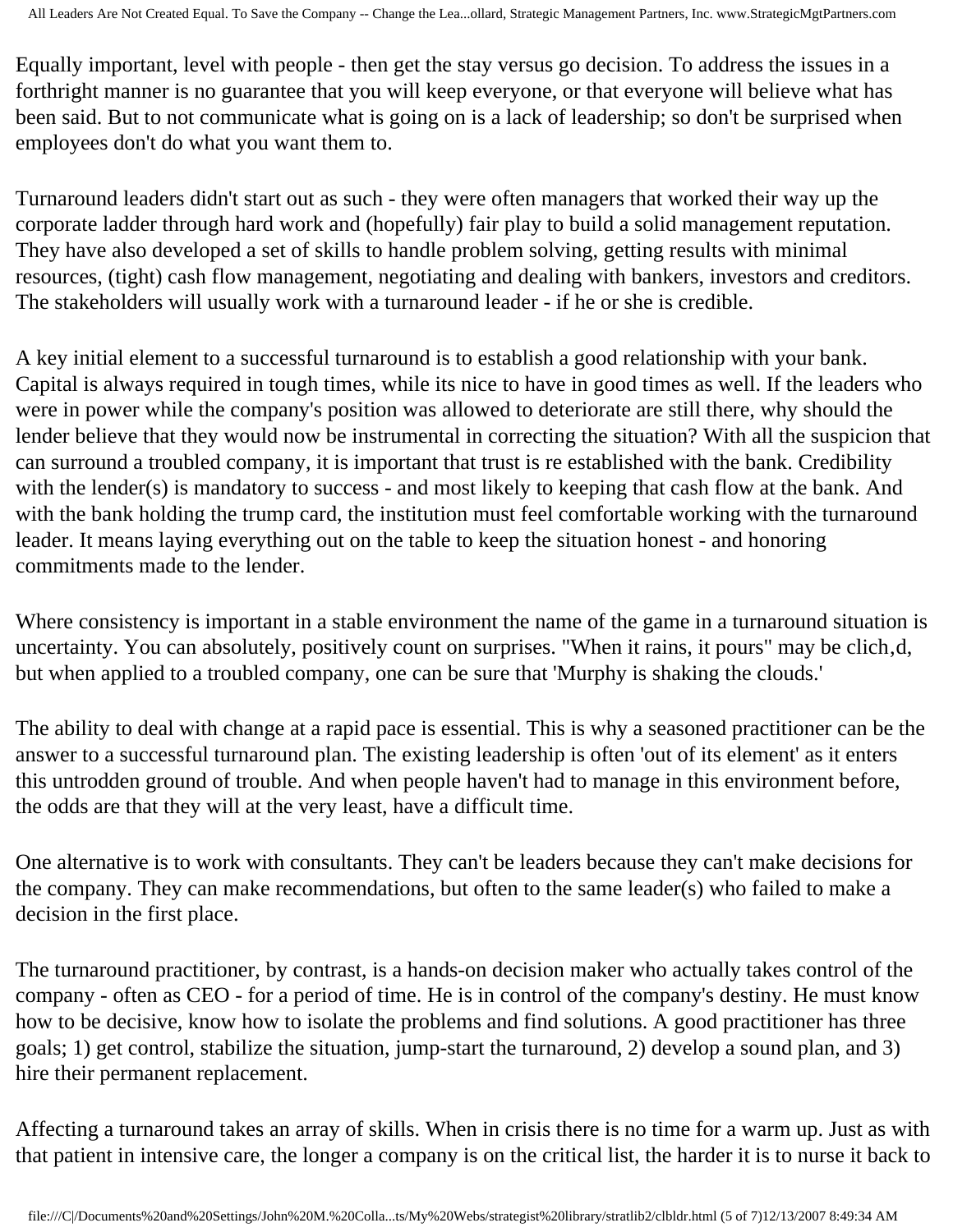All Leaders Are Not Created Equal. To Save the Company -- Change the Lea...ollard, Strategic Management Partners, Inc. www.StrategicMgtPartners.com

health. To affect rehabilitation, the right leader will know how to make the quick and proper decisions, put a plan into action and keep a talented team moving towards a healthy and more valuable end.

## <span id="page-5-1"></span>**About the Author**

John M. Collard, a Certified Turnaround Professional, is Chairman of Annapolis, Maryland-based Strategic Management Partners, Inc. (410-263-9100, www.strategist.ws), a nationally recognized turnaround management firm specializing in interim executive leadership, corporate renewal, and post acquisition support for the private equity community. He is Past Chairman of the Turnaround Management Association, serves on public and private boards of directors, is a frequent author, speaker, and advisor to companies, institutional and private equity investors, and governments.

*[Sections](#page-0-1) [Index](#page-0-2) [Contact](#page-5-0)*

# <span id="page-5-2"></span>**About the Firm**

**Strategic Management Partners** has substantial experience advising corporations and individuals on the strategic and mechanical issues of corporate development and governance, operating management and turnarounds for asset recovery. Our principal has over 30 years experience in P/L Management, Strategic Planning and Repositioning, M&A for Strategic Advantage, Finance, Investing, Raising Funds, Sales/Business Development, Building Selling and Marketing Teams, and Operational Auditing = In Public  $&$  Private companies = In healthy and crisis situations.

We work with and support the equity capital community to provide assessment studies to determine the situation, planning and strategy development to direct the company, crisis management to oversee that assets are not squandered away, workout teams that recover assets, and board level oversight to keep the client headed in the right direction.

We seek strategic alliances with private equity funds.

*[Sections](#page-0-1) [Index](#page-0-2) [Contact](#page-5-0)*

We welcome constructive inquires. More information is available if required.

There is more to Strategic Management Partner's *[Return to Home Page](http://members.aol.com/strategist/home.html#TOP)*

<span id="page-5-0"></span>

 $\mathcal{L}_{\mathcal{A}}$  are Not Created Equal, To Save the Company -- Change the Company -- Change the Leadership the Leadership the Leadership the Company --